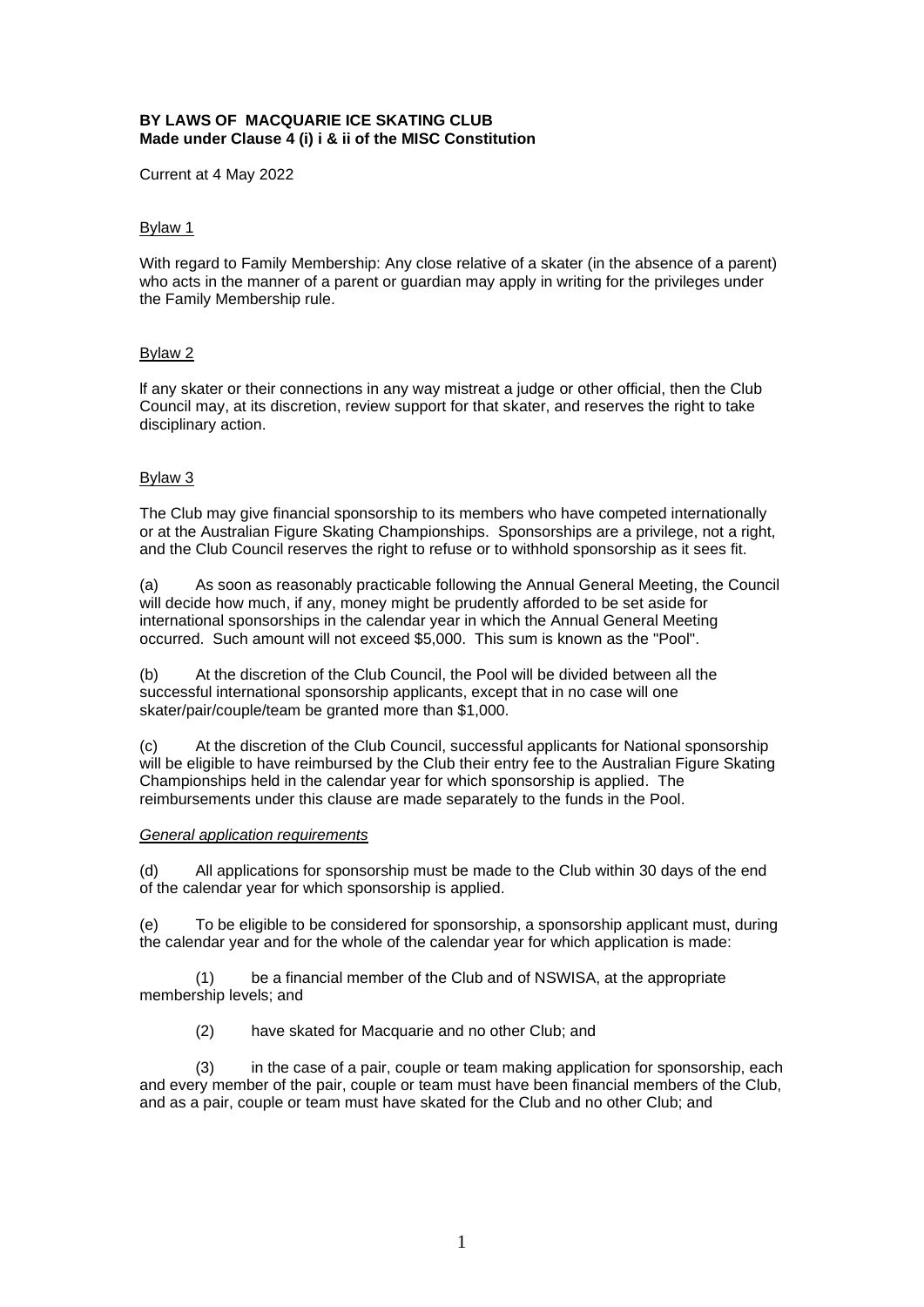(4) must not have received \$1,000 or more in total in financial support or grants (other than prize money or appearance money) from the International Skating Union, the International Olympic Committee, the Australian Olympic Committee, the Australian Olympic Winter Institute, or from any international, national or state ice-skating association, however called, or from any club other than the Club; and

(5) have competed at Macquarie Club Championships in the year for which sponsorship is applied, unless that competition did not offer the applicant's appropriate competitive division, or unless granted a bye by the Council. The Council may grant the applicant a bye if the applicant has, within 14 days of the date of the relevant Macquarie Club Championships, attended an ISU-sanctioned competition for which the applicant has been nominated for Ice Skating Australia; or in other exceptional circumstances. The bye must be applied for prior to the end of the calendar year for which sponsorship is applied.

For each individual type of sponsorship applied for, an applicant must have made a bona fide effort for the benefit of the Club, to the satisfaction of the Club Council.

### *Additional application requirements*

### (f) *International sponsorship - ISU Championship Events*

(1) Application for sponsorship may be made by a skater/pair/couple/team who or which is selected by Ice Skating Australia to compete in men's, ladies, pairs, dance or synchronized at an ISU Championship competition, or in an ISU Senior Grand Prix competition, or in a Junior Grand Prix Final competition.

(2) The competition must have been held outside Australia, and the applicant must have actually competed at the event.

(3) An application by a skater/pair/couple/team pursuant to this subclause may be approved only once per calendar year.

### (f) *International sponsorship - ISU Sanctioned Events*

(1) Application for sponsorship may be made by a skater/pair/couple/team who or which is selected by Ice Skating Australia to compete in men's, ladies, pairs, dance, synchronized or Theatre on Ice at an ISU sanctioned competition, other than an event in subclause (3) (f) above.

(2) The competition must have been held outside Australia, and the applicant must have actually competed at the event.

(3) An application by a skater/pair/couple/team pursuant to this subclause may be approved only once per calendar year.

### Bylaw 4

### Club Championships

(a) Each entrant must be a financial member of the Club, or a financial member of another club affiliated with NSWISA or other State Association, or a guest skater invited by the event convenor.

(b) If deemed necessary by the Club executive because of organisational or other limitations (for example, limited ice time), preference to skate will be given to Club members.

(c) The MISC Club Champion of a division is the highest placed MISC home club member skating in that division.